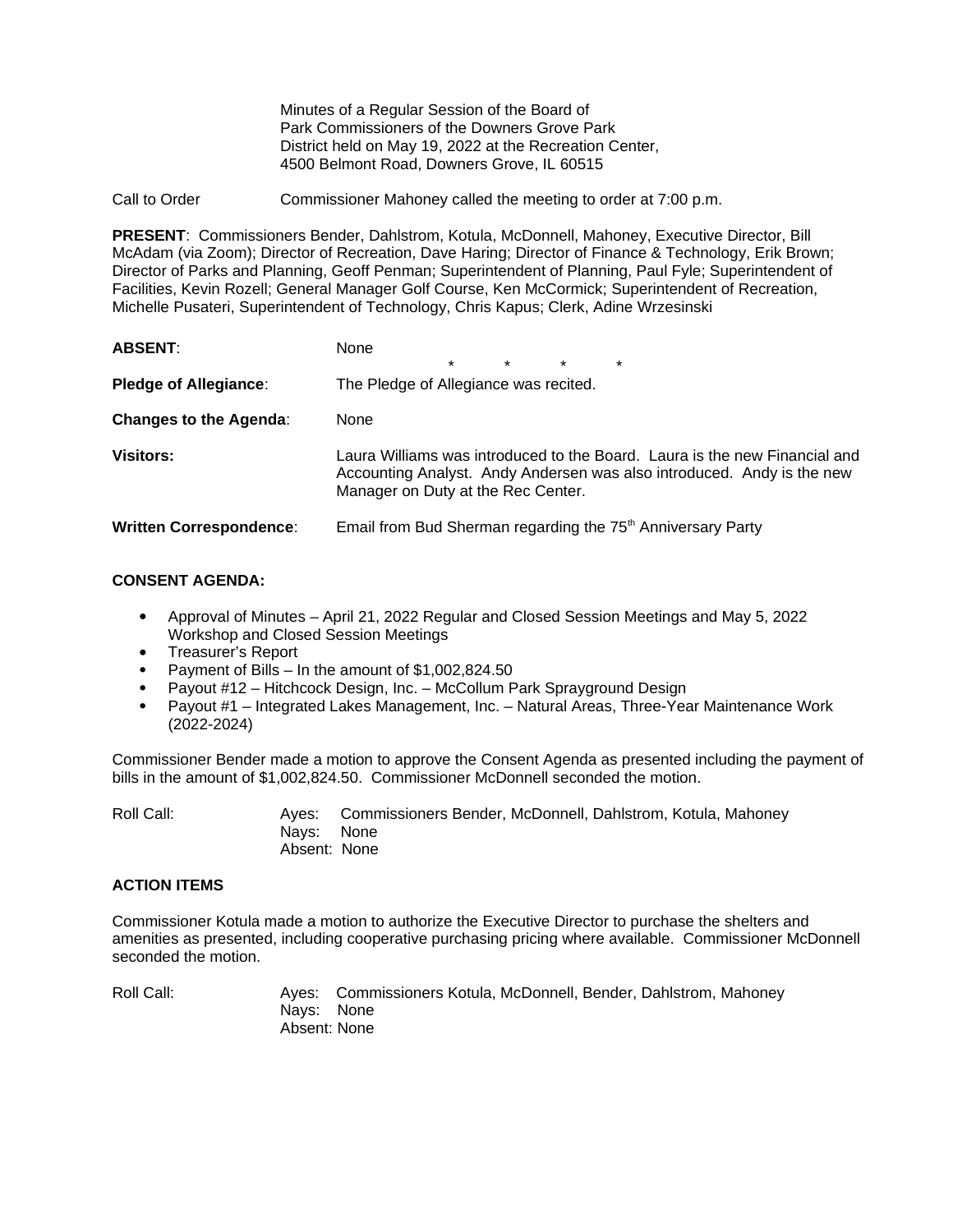Commissioner McDonnell made a motion to approve the Memorandum of Understanding with St. Joseph School as presented. Commissioner Bender seconded the motion.

Roll Call: Ayes: Commissioners McDonnell, Bender, Dahlstrom, Kotula, Mahoney Nays: None Absent: None

Commissioner Kotula made a motion to approve the Video Surveillance Policy as presented. Commissioner Dahlstrom seconded the motion.

Roll Call: Ayes: Commissioners Kotula, Dahlstrom, Bender, McDonnell, Mahoney Nays: None Absent: None

Commissioner Bender made a motion to authorize the Executive Director to enter into an agreement with F.H. Paschen for the amount not to exceed \$49,514.68 to complete needed work to the precast concrete joints, precast walls and selected windows at the Recreation Center. Commissioner McDonnell seconded the motion.

Roll Call: Ayes: Commissioners Bender, McDonnell, Dahlstrom, Kotula, Mahoney Nays: None Absent: None

## **BOARD BUSINESS**

**President Comments** – Thanked everyone for all their hard work at the Big Bash on Saturday. It was a very successful event.

### **Commissioner Comments** –None

### **STAFF REPORTS**

**Executive Director –** Executive Director, Bill McAdam wanted to thank everyone for working the Big Bash. Bill mentioned that our next Board Meeting will be on June 2<sup>nd</sup> at 3 p.m. at the Museum. Museum staff will give staff and the Board a public tour that they give to the public. This is the Park Tour that we give every year but this focus is on the Museum.

**Recreation –** The report was included in the Board Packet.Director of Recreation, Dave Haring mentioned that in the Park District budget there is funding for continuing education for our Park District staff. Michelle Pusateri attended the Indiana University Executive Development Program. Michelle has successfully completed the twoyear program and was awarded the year two diploma during the EDP graduation ceremonies. Michelle gave a summary of what the program was all about and thanked Dave and Bill and the entire staff for investing in her.

**Golf –** The report was included in the Board Packet**.** Golf Course General Manager, Ken McCormick discussed that the golf course had over 4,000 rounds at the end of April. One of the events that was held in April was the Junior Under Armor Tour. This brought some of the best junior golfers in the state to our golf course. The ladies scramble league continues to be one of the toughest leagues to get into with all the teams returning for the 2022 season. Also mentioned was that the golf course had a dry run with the Mexican Fiesta night. This will start every week starting next Wednesday and will run through August. It went well and now they will know how much food to have for when it starts.

**Marketing** – Report was included in packet. Director of Finance, Erik Brown gave the report for Dawn Hartman. Erik mentioned that the Big Bash was a successful event and the Park District hosted over 3,500 people for the event. The Park District made around \$7,300 in ticket sales. Erik discussed that the concert series is starting on Tuesday, May  $24<sup>th</sup>$ . The Marketing Team is working on the Fall Guide that will debut in June.

**Planning –** The report was included in the Board Packet. Superintendent of Planning, Paul Fyle, discussed that drawings were sent to the Illinois Dept. of Public Health on April 18<sup>th</sup> for the McCollum Project. The drawings were delivered to the Village of Downers Grove on May  $10<sup>th</sup>$  for permit review. Anxiously awaiting the price from F.H. Paschen. Paul also discussed that the bridge is in at Patriots Park, a contract has been awarded to Kendall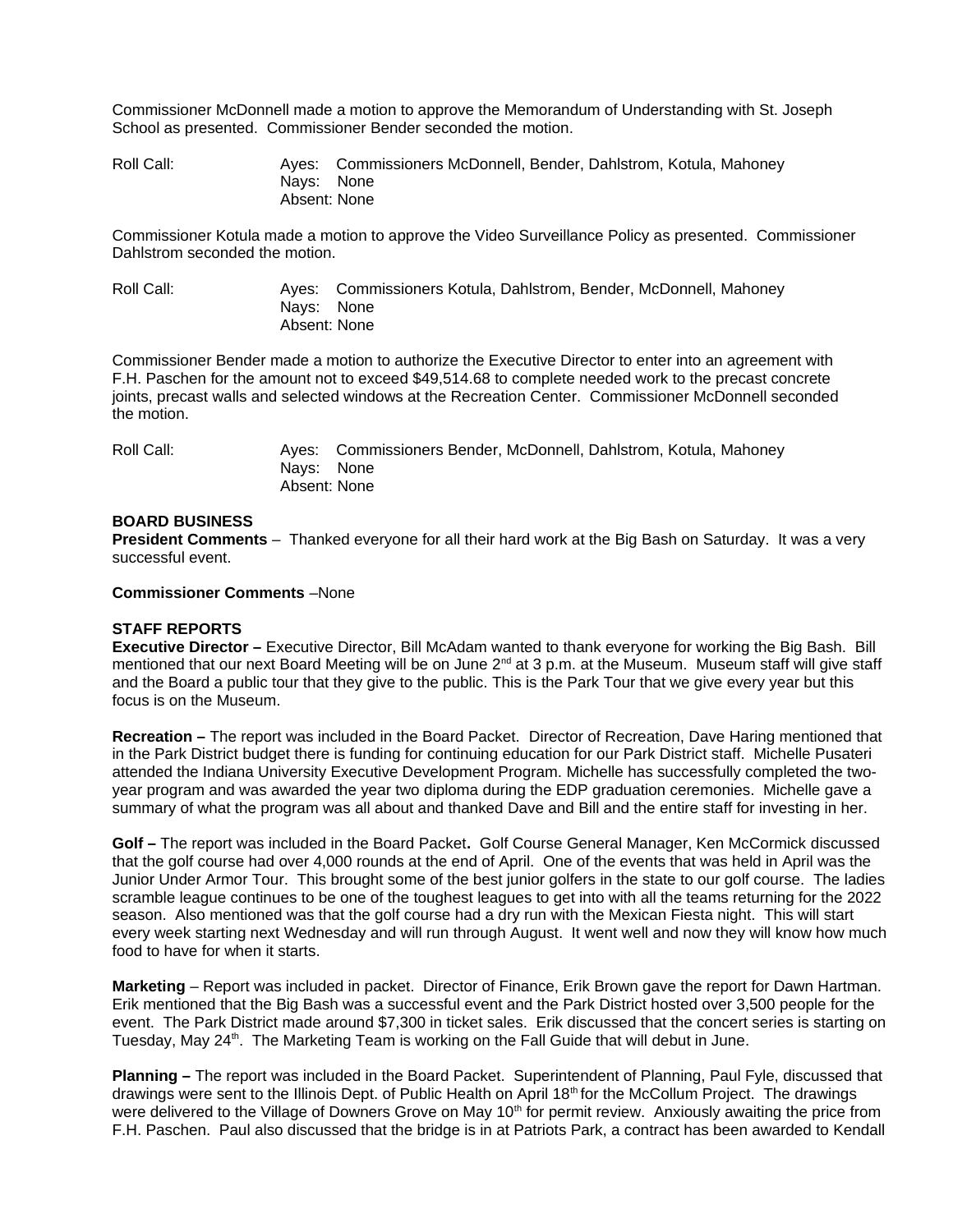Excavating for the demolition project at 1925 Curtiss Street and a pre-bid meeting will be held at Doerhoefer Park on May 24<sup>th</sup> and bids will be due on May  $31<sup>st</sup>$  for the Doerhoefer Park – Irrigation Replacement project.

**Parks** –The report was included in the Board Packet. Director of Parks and Planning, Geoff Penman mentioned that the gazebo roof has been replaced at the Museum as well as the flooring at the Montrew Dunham History Center. Geoff wanted to follow up with the Board regarding Progressive Business Solutions. Progressive Business Solutions would issue an RFQ on the Park District's behalf to receive proposals from solar companies that would enter into a Power Purchase Agreement to install and maintain panels on Park District roof areas (for 25 years) in exchange for the Park District being able to utilize the electricity produced by the solar installation at a reduced rate when compared to the standard Commonwealth Edison rates. Commissioner Mahoney asked if we are committed if we go through the process? Geoff responded we have no commitment. The Board gave consensus to proceed with the RFQ and thinks it's worth figuring out.

**Finance & IT** – The report was included in the Board Packet. Director of Finance and IT, Erik Brown mentioned that finances are looking similar to previous months. Revenues and Expenses are tracking well. Expenses are right on from previous years. On the Recreation fee side, we are tracking a little behind from 2019 from a percentage standpoint. On the IT side, Erik mentioned that Chris and Eric replaced the Admin firewall. Also discussed was the Eco Counter Technology, this technology will provide us the data and information to better understand the number of guests that visit our parks/facilities. This technology senses body heat and it has the ability to sense which way the body heat is going. We will try this technology is 3 different areas – the Rec Center, Lincoln Center and Lyman Wood Path. Commissioner Mahoney asked if this will pick up children. Erik responded yes. If these work well, we will be able to use this in other locations. Commissioner Mahoney asked if we have any signage? Erik responded that we can talk to our attorney about this and get a recommendation. The Board gave consensus to install Eco-Counter hardware and software for Lyman Woods Trail, the Lincoln Center Lobby, and the Recreation Center Lobby.

**SEASPAR** – Executive Director, Bill McAdam mentioned that this past week was the Believe & Achieve Banquet. Sandra McDonnell and Bill McAdam attended. Bill mentioned that this event is amazing to watch the impact we have as a District and a community on the people who have special needs. At the end of the event, they call each person by name and they get to shake, high-five or fist pump with all the Board members. Commissioner McDonnell mentioned that this is an uplifting and excellent event.

# **UNFINISHED BUSINESS** – None

#### **NEW BUSINESS** - None

### **RECOGNITION OF VISITORS –** None

Commissioner Mahoney announced that the next Park District Board Meeting will be held June 2, 2022 at the Museum for a campus tour.

# **ADJOURN TO CLOSED SESSION**

The meeting was adjourned to closed session at 8:12 p.m. following a motion made by Commissioner McDonnell and seconded by Commissioner Bender.

Roll Call: Ayes: Commissioners McDonnell, Bender, Dahlstrom, Kotula, Mahoney Nays: None Absent: None